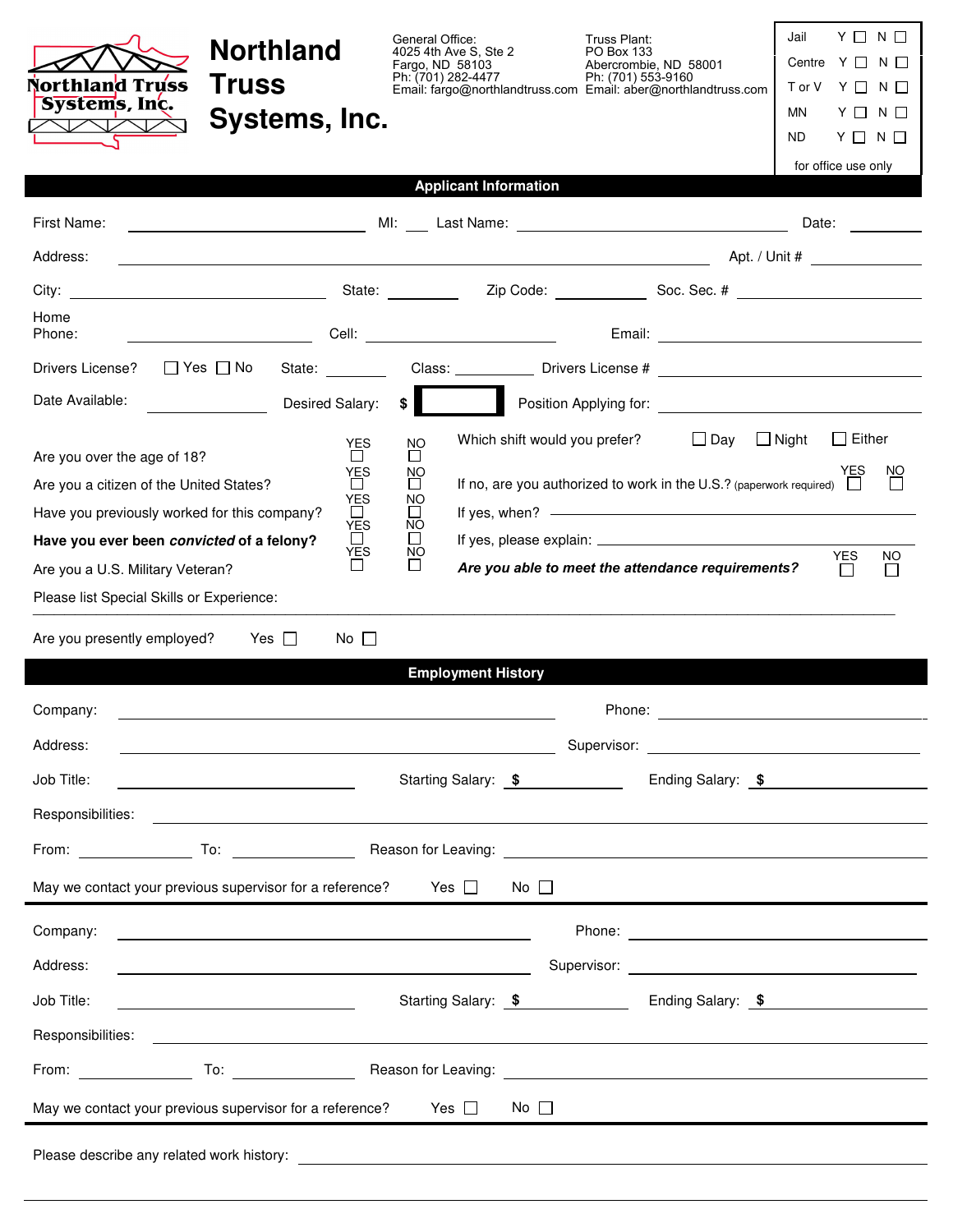| <b>Education</b>                                                                                                                                                                                                                     |                                                                                                                                                                                                                                |                                                                                                   |  |                                                                                                                                                                                                                                     |  |  |  |  |
|--------------------------------------------------------------------------------------------------------------------------------------------------------------------------------------------------------------------------------------|--------------------------------------------------------------------------------------------------------------------------------------------------------------------------------------------------------------------------------|---------------------------------------------------------------------------------------------------|--|-------------------------------------------------------------------------------------------------------------------------------------------------------------------------------------------------------------------------------------|--|--|--|--|
|                                                                                                                                                                                                                                      |                                                                                                                                                                                                                                |                                                                                                   |  |                                                                                                                                                                                                                                     |  |  |  |  |
|                                                                                                                                                                                                                                      | Did you graduate?                                                                                                                                                                                                              | <b>YES</b><br><b>NO</b><br>$\begin{array}{ccc} \square & \square & \square & \square \end{array}$ |  | Degree: Studied:                                                                                                                                                                                                                    |  |  |  |  |
|                                                                                                                                                                                                                                      |                                                                                                                                                                                                                                | <b>YES</b><br>NO                                                                                  |  | City & State: <u>contract and the state of</u> the state of the state of the state of the state of the state of the state of the state of the state of the state of the state of the state of the state of the state of the state o |  |  |  |  |
|                                                                                                                                                                                                                                      | Did you graduate? $\Box$ $\Box$                                                                                                                                                                                                |                                                                                                   |  | Degree: Studied:                                                                                                                                                                                                                    |  |  |  |  |
| Other:                                                                                                                                                                                                                               |                                                                                                                                                                                                                                |                                                                                                   |  |                                                                                                                                                                                                                                     |  |  |  |  |
|                                                                                                                                                                                                                                      |                                                                                                                                                                                                                                | <b>YES</b><br>NO.                                                                                 |  |                                                                                                                                                                                                                                     |  |  |  |  |
| <b>References</b>                                                                                                                                                                                                                    |                                                                                                                                                                                                                                |                                                                                                   |  |                                                                                                                                                                                                                                     |  |  |  |  |
| Please list three personal references.                                                                                                                                                                                               |                                                                                                                                                                                                                                |                                                                                                   |  |                                                                                                                                                                                                                                     |  |  |  |  |
| Full Name: <u>Contract of the Contract of Contract of The Contract of The Contract of The Contract of The Contract of The Contract of The Contract of The Contract of The Contract of The Contract of The Contract of The Contra</u> |                                                                                                                                                                                                                                |                                                                                                   |  |                                                                                                                                                                                                                                     |  |  |  |  |
|                                                                                                                                                                                                                                      |                                                                                                                                                                                                                                |                                                                                                   |  |                                                                                                                                                                                                                                     |  |  |  |  |
| Full Name:                                                                                                                                                                                                                           |                                                                                                                                                                                                                                |                                                                                                   |  |                                                                                                                                                                                                                                     |  |  |  |  |
|                                                                                                                                                                                                                                      | Move long have you known this person? Network and the state of the state of the state of the state of the state of the state of the state of the state of the state of the state of the state of the state of the state of the |                                                                                                   |  |                                                                                                                                                                                                                                     |  |  |  |  |
| Phone:                                                                                                                                                                                                                               |                                                                                                                                                                                                                                |                                                                                                   |  |                                                                                                                                                                                                                                     |  |  |  |  |
|                                                                                                                                                                                                                                      |                                                                                                                                                                                                                                |                                                                                                   |  |                                                                                                                                                                                                                                     |  |  |  |  |
| Phone:                                                                                                                                                                                                                               | Mow long have you known this person? Network and the contract of the contract of the contract of the contract of the contract of the contract of the contract of the contract of the contract of the contract of the contract  |                                                                                                   |  |                                                                                                                                                                                                                                     |  |  |  |  |
| In Case of an Emergency                                                                                                                                                                                                              |                                                                                                                                                                                                                                |                                                                                                   |  |                                                                                                                                                                                                                                     |  |  |  |  |
|                                                                                                                                                                                                                                      |                                                                                                                                                                                                                                |                                                                                                   |  |                                                                                                                                                                                                                                     |  |  |  |  |
|                                                                                                                                                                                                                                      |                                                                                                                                                                                                                                |                                                                                                   |  |                                                                                                                                                                                                                                     |  |  |  |  |
|                                                                                                                                                                                                                                      |                                                                                                                                                                                                                                |                                                                                                   |  |                                                                                                                                                                                                                                     |  |  |  |  |
|                                                                                                                                                                                                                                      |                                                                                                                                                                                                                                |                                                                                                   |  |                                                                                                                                                                                                                                     |  |  |  |  |
| How did you hear about this job opening?  □ Forum  □ Midweek □ Job Service □ Friend □ Agency □ Website                                                                                                                               |                                                                                                                                                                                                                                |                                                                                                   |  |                                                                                                                                                                                                                                     |  |  |  |  |
|                                                                                                                                                                                                                                      |                                                                                                                                                                                                                                |                                                                                                   |  |                                                                                                                                                                                                                                     |  |  |  |  |
| $\Box$ Other:                                                                                                                                                                                                                        |                                                                                                                                                                                                                                |                                                                                                   |  |                                                                                                                                                                                                                                     |  |  |  |  |
| <b>Disclaimer and Signature</b>                                                                                                                                                                                                      |                                                                                                                                                                                                                                |                                                                                                   |  |                                                                                                                                                                                                                                     |  |  |  |  |
|                                                                                                                                                                                                                                      |                                                                                                                                                                                                                                |                                                                                                   |  |                                                                                                                                                                                                                                     |  |  |  |  |

**I certify that my answers are true and correct to the best of my knowledge.** 

**If I am hired by Northland Truss Systems, Inc., I understand that false or misleading information on my application or in my interview may result in my immediate release.**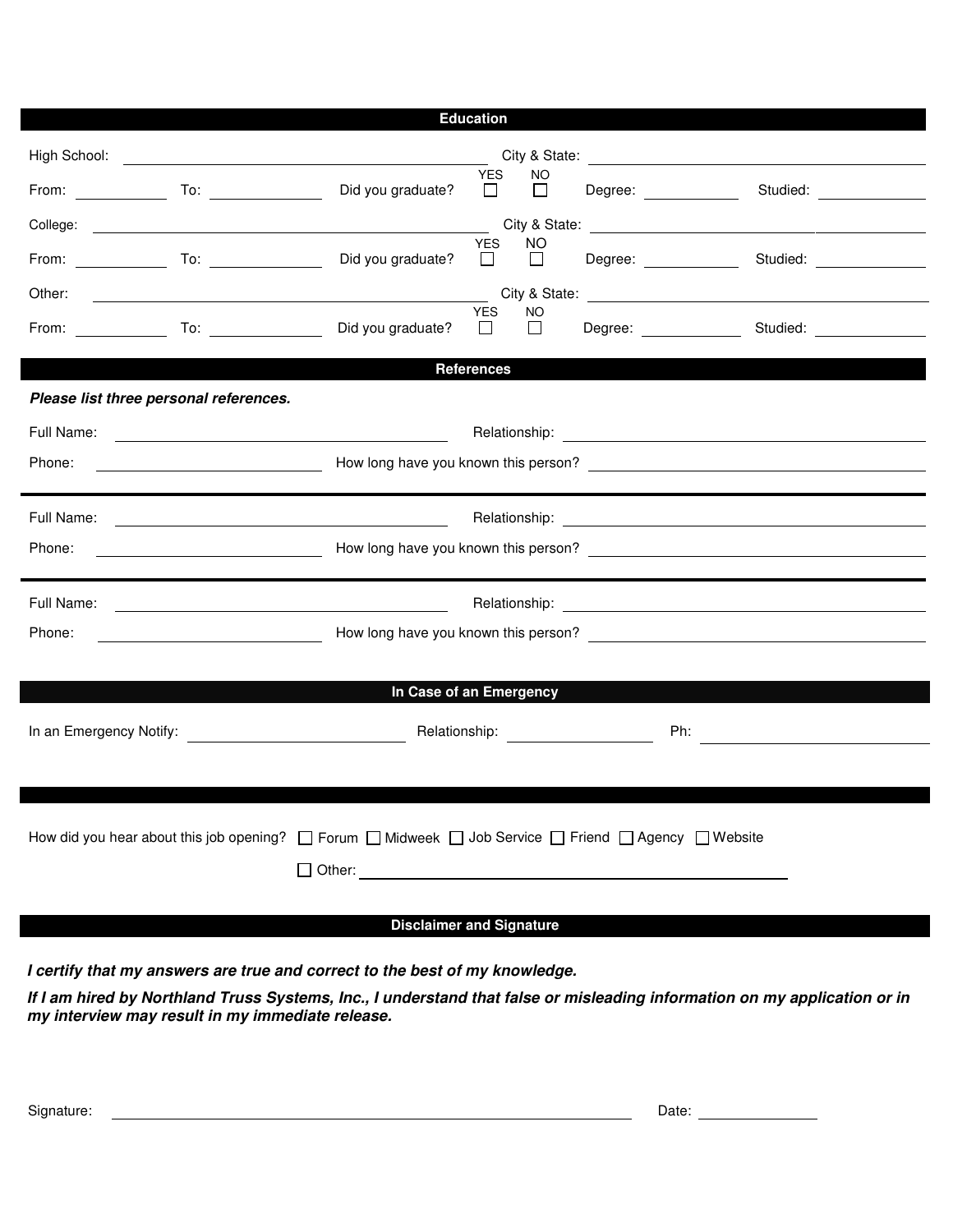

## Northland Truss Systems, Inc.

General Office: 4025 4th Ave. S Suite 2 Fargo, ND 58103 Phone: 701-282-4477 Email:fargo@northlandtruss.com

Truss Plant: 200 Front Ave. PO Box 133 Abercrombie, ND 58001 Phone: 701-553-9160 Email: aber@northlandtruss.com

I understand that consideration for employment at Northland Truss Systems, Inc. is contingent upon the results of a reference and background review. I hereby authorize Northland Truss Systems, Inc., and its agents, to investigate the truthfulness of all information I have provided on my application, resume and other attachments. I give consent for all contacted persons to provide information concerning my application. I release each such person from liability for providing information to Northland Truss Systems, Inc. and its agents.

I hereby request and agree that Northland Truss Systems, Inc. will respond to inquires made as a part of a reference check by prospective employers. I agree to waive any right to bring legal action against Northland Truss Systems, Inc. and its agents for the disclosure of such information.

| Print Name: ________ |       |                                              |                  |                                                  |
|----------------------|-------|----------------------------------------------|------------------|--------------------------------------------------|
|                      | First | <b>Middle</b>                                |                  | Last                                             |
|                      |       |                                              |                  |                                                  |
|                      |       |                                              | Date: __________ |                                                  |
|                      |       |                                              |                  |                                                  |
|                      |       |                                              |                  |                                                  |
|                      |       |                                              |                  | <b>NORTHLAND TRUSS IS A DRUG FREE WORKPLACE.</b> |
|                      |       | <b>PRE-EMPLOYMENT DRUG TESTING REQUIRED.</b> |                  |                                                  |
|                      |       |                                              |                  |                                                  |
|                      |       |                                              |                  | HAVE READ AND UNDERSTAND THE ABOVE STATEMENT.    |
| (INITIAL:            |       |                                              |                  |                                                  |

Ask for more information about our incentive program at Northland Truss.